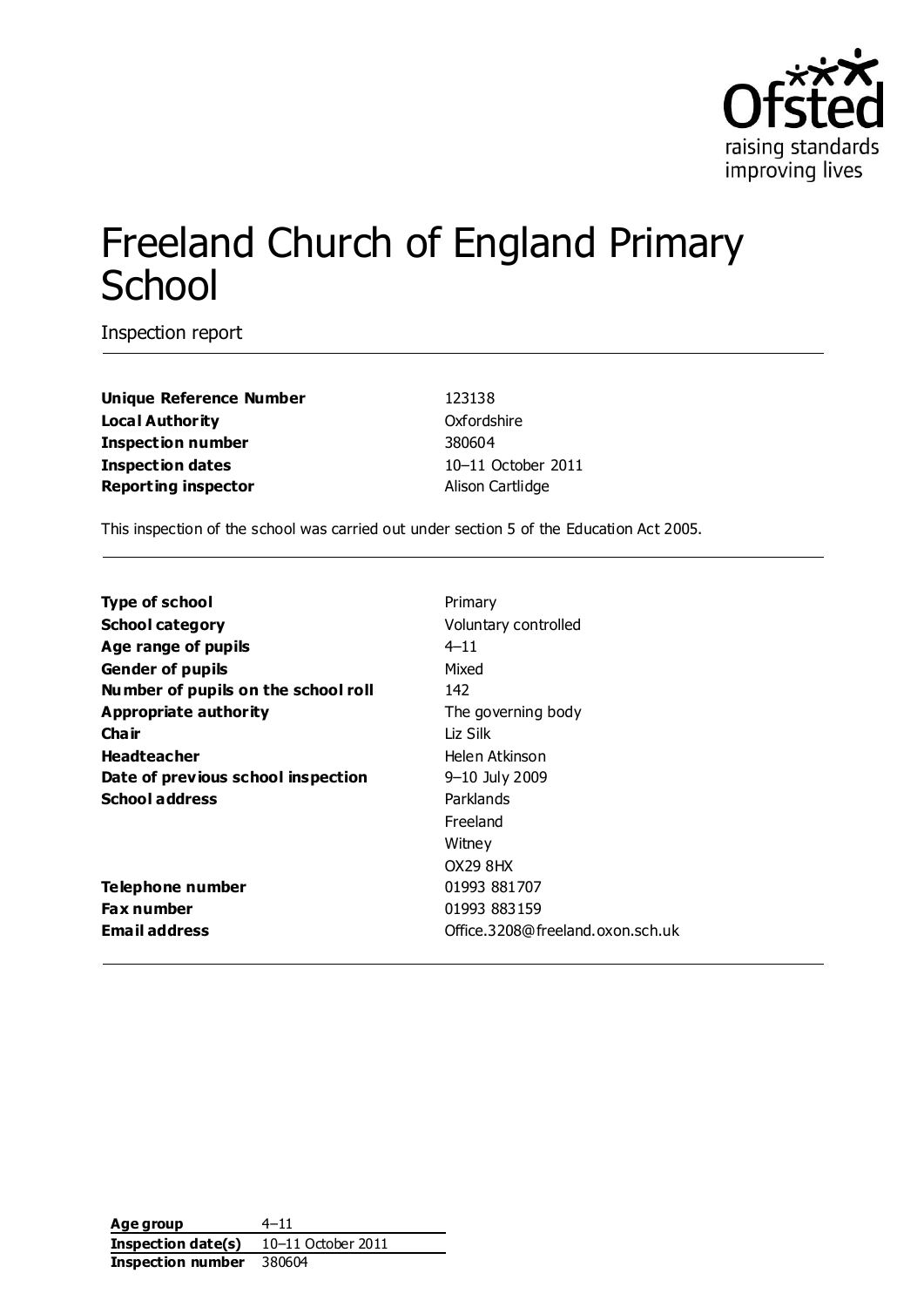The Office for Standards in Education, Children's Services and Skills (Ofsted) regulates and inspects to achieve excellence in the care of children and young people, and in education and skills for learners of all ages. It regulates and inspects childcare and children's social care, and inspects the Children and Family Court Advisory Support Service (Cafcass), schools, colleges, initial teacher training, work-based learning and skills training, adult and community learning, and education and training in prisons and other secure establishments. It assesses council children's services, and inspects services for looked after children, safeguarding and child protection.

Further copies of this report are obtainable from the school. Under the Education Act 2005, the school must provide a copy of this report free of charge to certain categories of people. A charge not exceeding the full cost of reproduction may be made for any other copies supplied.

If you would like a copy of this document in a different format, such as large print or Braille, please telephone 0300 123 4234, or email enquiries@ofsted.gov.uk.

You may copy all or parts of this document for non-commercial educational purposes, as long as you give details of the source and date of publication and do not alter the information in any way.

To receive regular email alerts about new publications, including survey reports and school inspection reports, please visit our website and go to 'Subscribe'.

Piccadilly Gate Store St **Manchester** M1 2WD

T: 0300 123 4234 Textphone: 0161 618 8524 E: enquiries@ofsted.gov.uk W: www.ofsted.gov.uk

**Ofsted** 

© Crown copyright 2011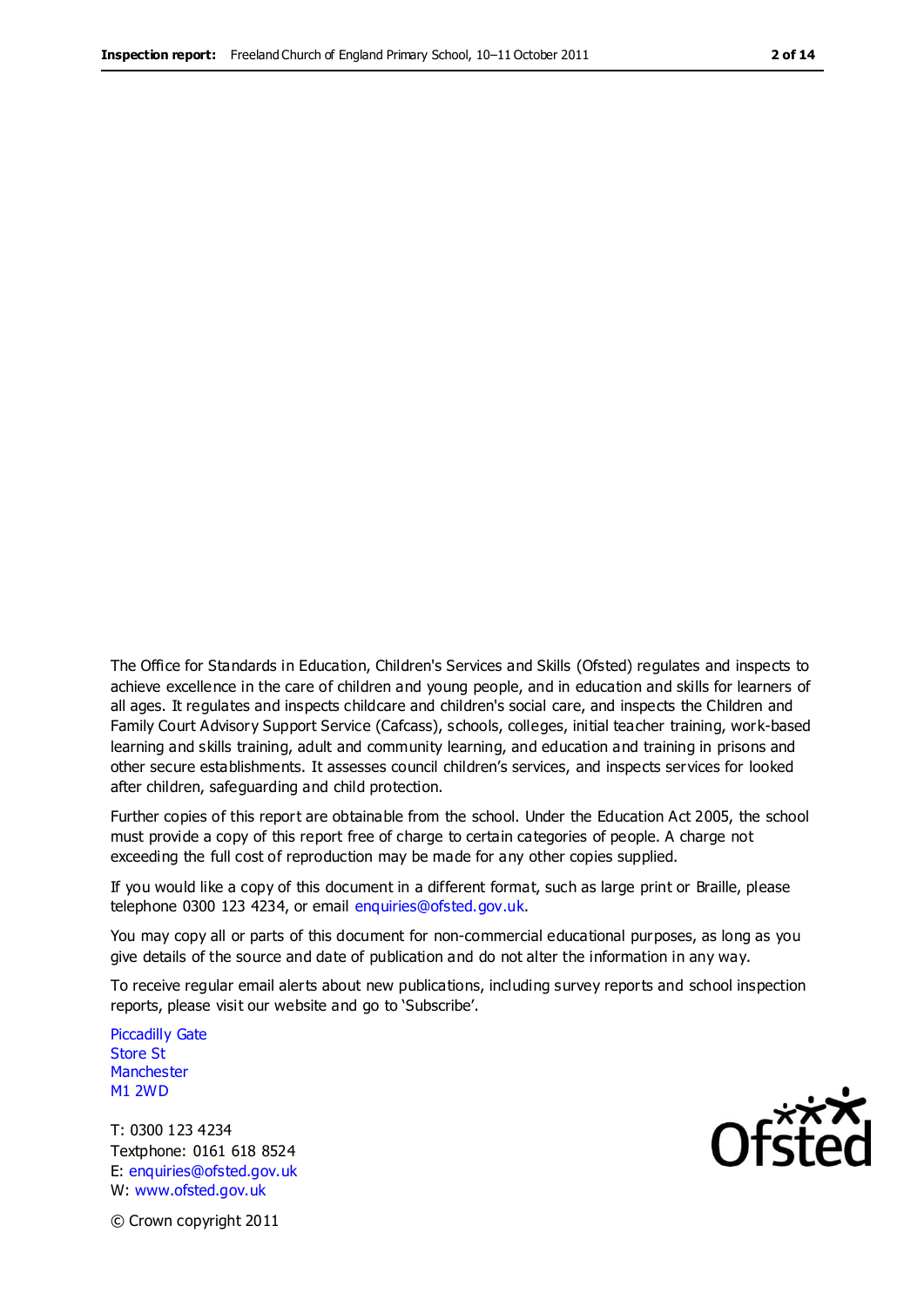# **Introduction**

This inspection was carried out by two additional inspectors. The inspection team observed 11 lessons taught by six teachers. Meetings were held with members of the governing body, parents and carers, staff and pupils. The inspection team observed the school's work, and looked at pupils' books, information on pupils' progress, safeguarding policies and other documents. Questionnaires from 80 parents and carers, 12 members of staff and 78 pupils were scrutinised.

The inspection team reviewed many aspects of the school's work. It looked in detail at a number of key areas.

- $\blacksquare$  How provision is increasing the progress of pupils, especially more-able pupils in writing.
- How well the pace and challenge of teaching and the use of assessment are moving learning forward.
- The impact of leaders at all levels on teaching and learning.
- How care, guidance and support help pupils to share clear values, enjoy school and take a full part in all it has to offer.

# **Information about the school**

This is a smaller than average-sized primary school. Most pupils are of White British heritage, with other pupils coming from a range of backgrounds. The proportion of pupils known to be eligible for free school meals is low. The school has a belowaverage proportion of pupils with special educational needs and/or disabilities. These pupils have differing needs, including behavioural, emotional, social and moderate learning difficulties. An above-average number of pupils join the school other than in the Reception Year and leave before the end of Year 6. The school has received several awards, including Healthy Schools status and the Eco-school Silver Award.

The pre-school sharing the site is not led and managed by the school's governing body and did not form part of this inspection.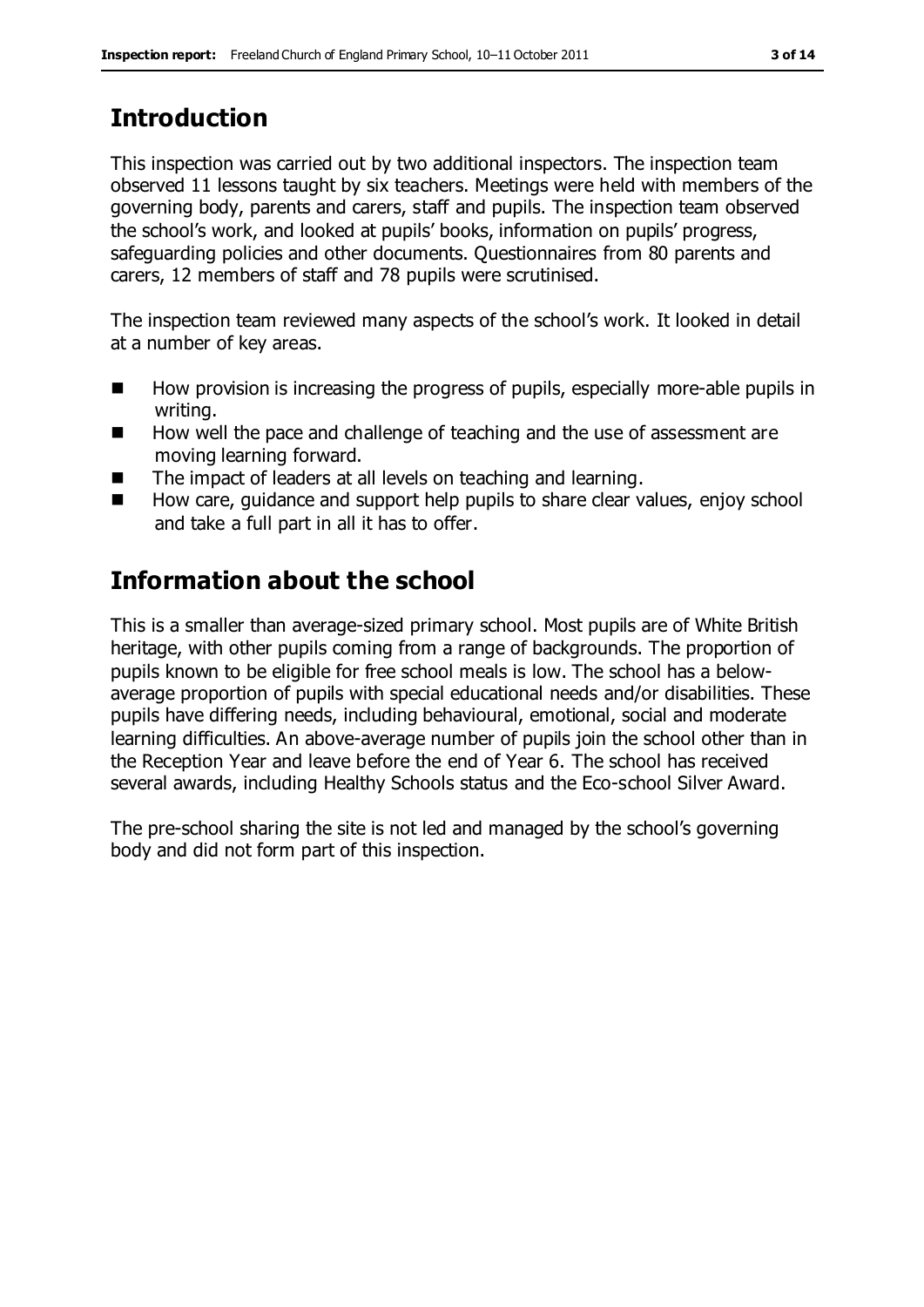### **Inspection judgements**

# **Overall effectiveness: how good is the school? 2**

#### **The school's capacity for sustained improvement 2**

#### **Main findings**

Pupils receive a good education at this lively and friendly school. They are enthusiastic about attending and make positive comments, such as, 'The teachers care for you and you can care for others' and 'You learn different things and they are fun.' Caring members of staff support pupils in developing a shared set of good values and enable them to enjoy taking part in all the school has to offer. Pupils make an outstanding contribution towards the community. They are extremely proud of their school and take responsibility for various tasks. For example, they care for the welfare of the school chickens and have an 'Every Chicken Matters' motto for them.

Children make a good start to their education in the Reception class. They gain independence and learn quickly. In Years 1 to 6, pupils of differing abilities, including those with special educational needs and/or disabilities, make good progress, leading to above-average attainment by the end of Year 6. They make especially good progress in reading and are confident and articulate.

Pupils' politeness and good behaviour contribute to their good learning in the overwhelming majority of lessons. While most teaching is good, occasionally lessons do not provide enough challenge, especially for more-able pupils and, when this happens, their learning slows. Following a whole-school focus on developing assessment, pupils are increasing their understanding of how they can improve their own work. However, more-able pupils in particular are not always expected to make best use of their writing skills when working in subjects across the curriculum.

There are good and mostly accurate procedures for self-evaluation, which support the leaders' planning for improvement. Senior leaders have gathered a wealth of information about provision and pupils' progress. This is not fully utilised by all leaders to help them iron out the remaining slight variations in teaching, learning and pupils' progress. Good improvements have been made to the curriculum since the previous inspection, making it more exciting and relevant to the pupils. The use of additional practical activities and the outdoors are particularly good features. The greater focus in the Early Years Foundation Stage on learning about the sounds letters make is improving literacy skills. The school's capacity to improve further is good.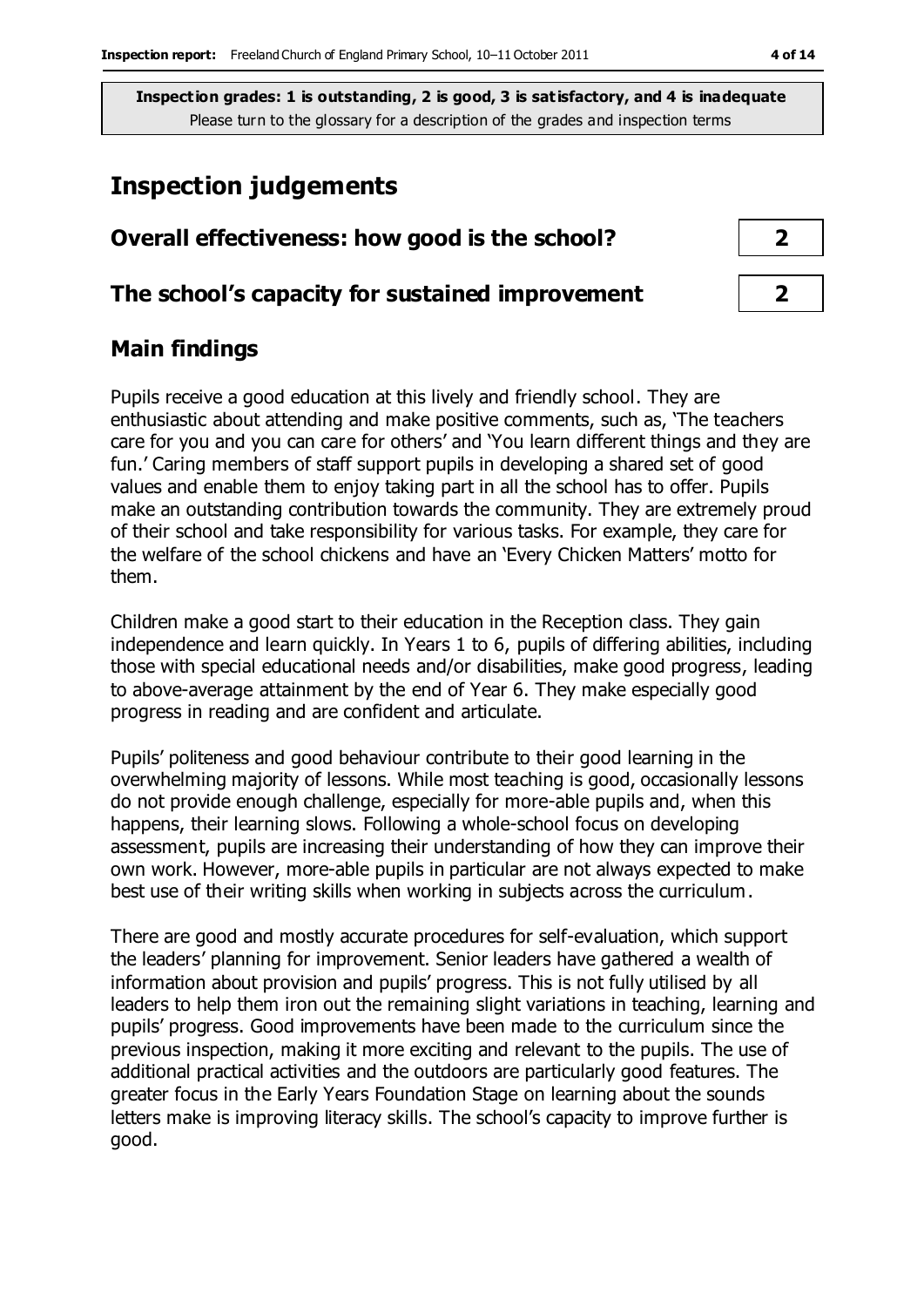#### **What does the school need to do to improve further?**

- Increase teachers' expectations for more able pupils, especially in writing, by:
	- ensuring that they consistently plan and provide work that matches pupils' needs
	- developing further opportunities for pupils to demonstrate good quality writing across the curriculum.
- Ensure that all leaders make greater use of information on pupils' progress to help iron out the remaining inconsistencies in progress between classes and subjects.

#### **Outcomes for individuals and groups of pupils 2**



Year groups vary, but most pupils join the Reception class working within the levels expected for their age. Their attainment is usually higher in problem solving, reasoning and numeracy than in communication, language and literacy. Pupils in all year groups are very enthusiastic about coming to school. They especially appreciate the special curriculum weeks and taking part in practical activities. For example, in a lively mathematics lesson in Years 4 and 5, pupils enjoyed timing and tallying their circus skills, in preparation for further data handling work later in the week. In another good lesson, in Years 5 and 6, pupils learnt much about centripetal force by making coins circulate inside balloons. All pupils, including those with special educational needs and/or disabilities and those who join the school other than at the usual time, do well over time, and learning is quick in most lessons. Pupils are exceptionally supportive of each other and work together well. For example, in a good literacy lesson in Year 2, pupils enjoyed reading and discussing the merits of various shape poems. In a few lessons, when work is insufficiently challenging, pupils lose interest and do not work quickly. For example, in one mathematics lesson, more-able pupils found the work on the addition of numbers too easy and their learning did not develop quickly enough during this session.

All groups of pupils achieve well, although progress is slightly uneven between classes and subjects. Those with special educational needs and/or disabilities are given good in-class support towards reaching their specific targets. Pupils' aboveaverage literacy and numeracy skills and good personal development prepare them well for the next stage of education and later life.

Most pupils say that they feel safe at school and know how to avoid danger. They are confident that their worries are tackled swiftly and effectively and they enjoy learning basic first aid. Pupils' spiritual, moral, social and cultural development is good. They are good at following the school's clear moral code, raise funds for charities and make sensitive reflections about the lives of others. They know that 'not all are fortunate in life' and that 'we have to respect other people's views'. Their awareness of cultural diversity is developing and is enhanced by their expanding link with a school in Africa. The school deserves its Healthy Schools status and Ecoschool Silver Award because pupils keep active, have a good understanding of what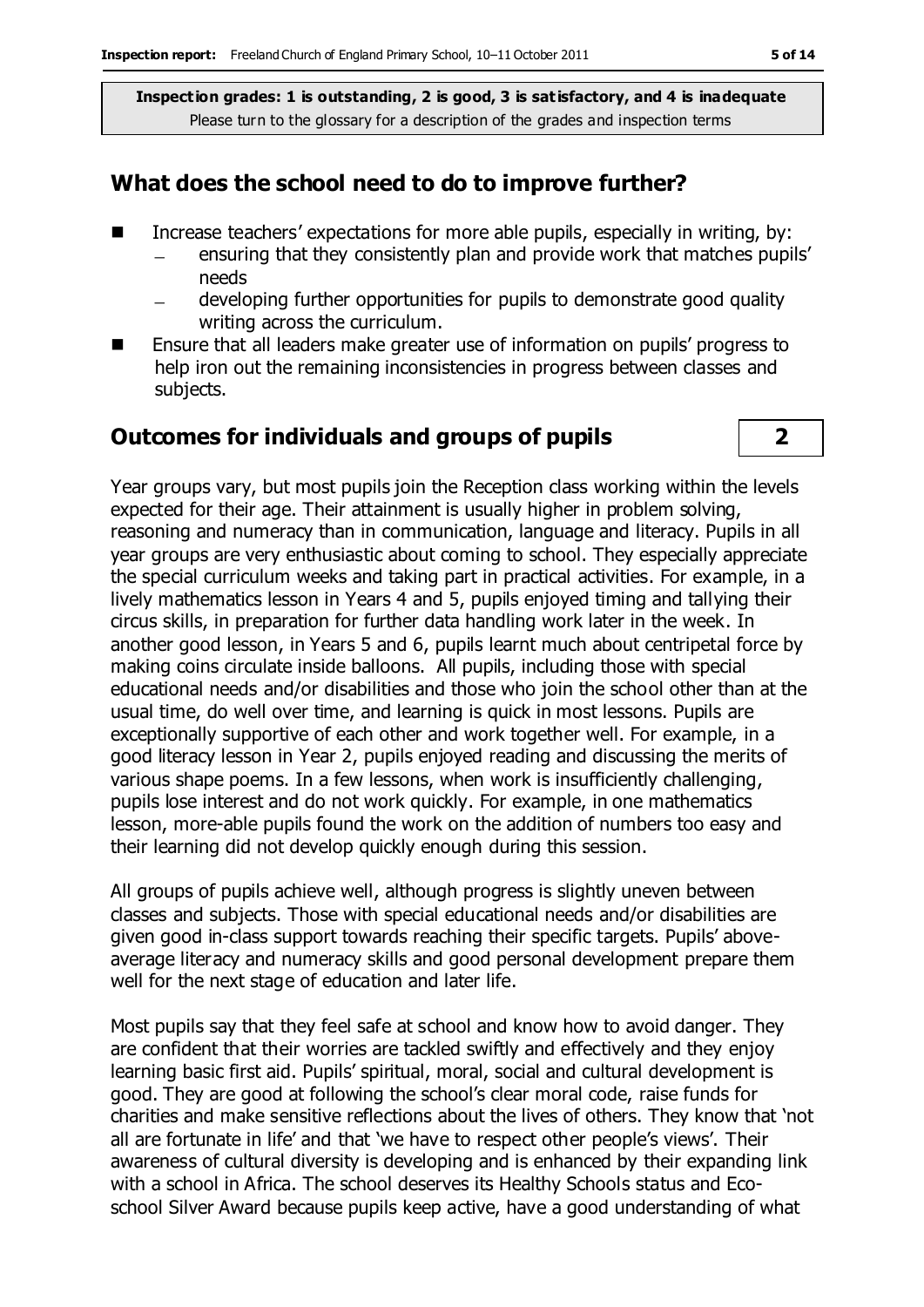constitutes a healthy lifestyle and help to look after the environment.

These are the grades for pupils' outcomes

| Pupils' achievement and the extent to which they enjoy their learning                                                     |                         |
|---------------------------------------------------------------------------------------------------------------------------|-------------------------|
| Taking into account:                                                                                                      | 2                       |
| Pupils' attainment <sup>1</sup>                                                                                           |                         |
| The quality of pupils' learning and their progress                                                                        | 2                       |
| The quality of learning for pupils with special educational needs and/or disabilities<br>and their progress               | 2                       |
| The extent to which pupils feel safe                                                                                      | $\overline{2}$          |
| Pupils' behaviour                                                                                                         | $\overline{\mathbf{2}}$ |
| The extent to which pupils adopt healthy lifestyles                                                                       | $\overline{\mathbf{2}}$ |
| The extent to which pupils contribute to the school and wider community                                                   | 1                       |
| The extent to which pupils develop workplace and other skills that will<br>contribute to their future economic well-being | $\overline{\mathbf{2}}$ |
| Taking into account:                                                                                                      |                         |
| Pupils' attendance <sup>1</sup>                                                                                           | 2                       |
| The extent of pupils' spiritual, moral, social and cultural development                                                   | 2                       |

#### **How effective is the provision?**

 $\overline{a}$ 

Teachers and teaching assistants are enthusiastic, form good relationships with the pupils and manage behaviour well. Teachers plan interesting activities and most work matches pupils' needs well. For example, in an outstanding literacy lesson in Years 5 and 6, pupils of all abilities were challenged to produce a rap based on the circus theme. Marking is frequent and mostly helps to move learning forward.

The curriculum provides a breadth of exciting learning opportunities that enables pupils to enjoy school very much. For example, in a good lesson in Year 1, pupils enjoyed pretending to be bossy when giving commands in the character of 'Captain Instructions'. Leaders are working on providing broader opportunities for crosscurricular work, especially opportunities for more able pupils to demonstrate and expand their writing skills. On occasions, work is not fine-tuned sufficiently to meet the needs of all abilities within a class. The creative arts are promoted well and the school provides a very wide range of additional activities. For example, during the inspection, pupils enjoyed working with visitors, learning about circus skills.

Members of staff know the pupils well and keep track of their progress carefully. There is good support for pupils who find life difficult, which enables them and their families to take a full part in what the school has to offer. Close links with other schools and external agencies ensure that transition arrangements are strong

<sup>&</sup>lt;sup>1</sup> The grades for attainment and attendance are: 1 is high; 2 is above average; 3 is broadly average; and 4 is low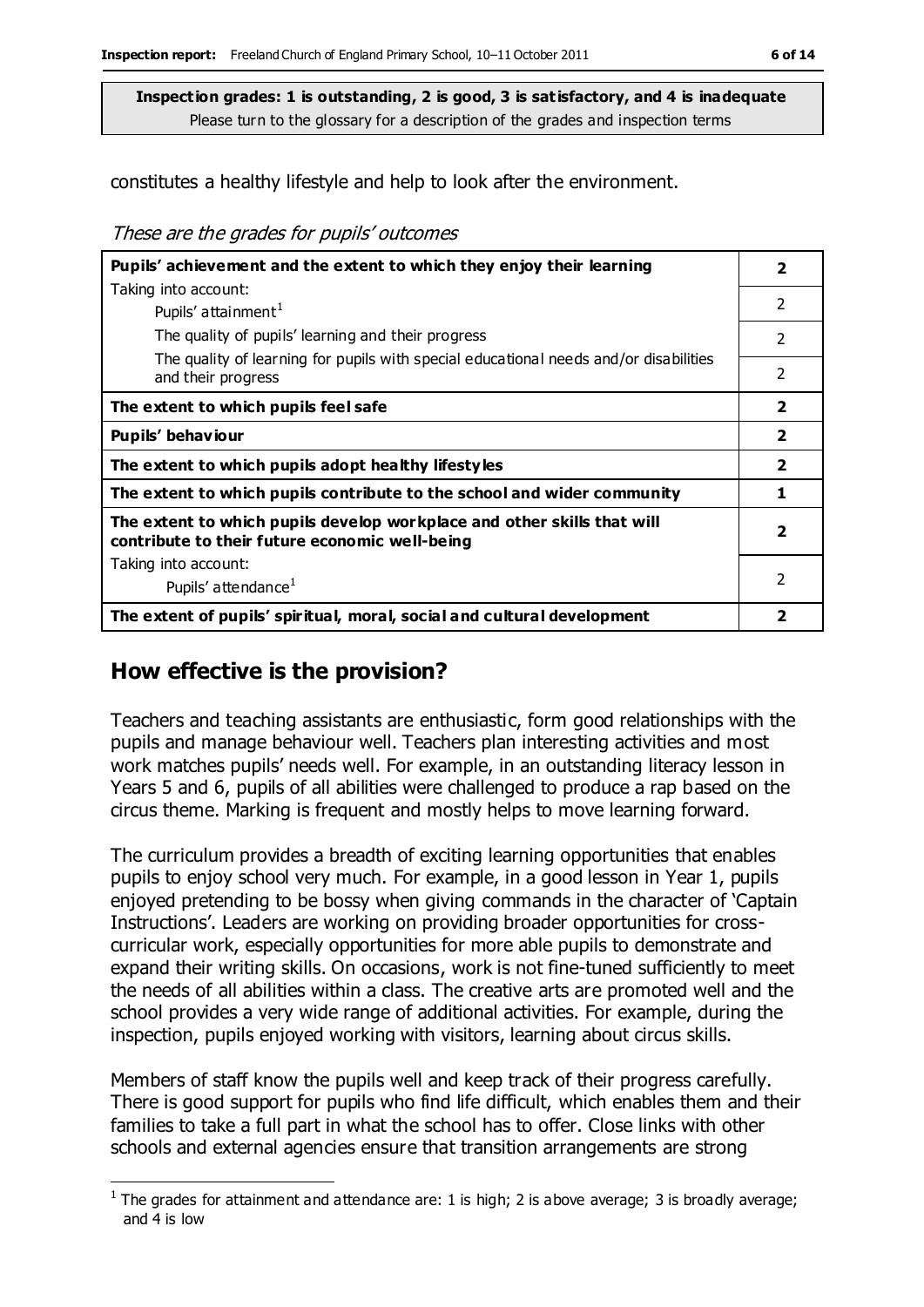enabling pupils to be confident about changing class or school. Attendance is monitored rigorously, although a few families continue to take term-time holidays contrary to the school's advice.

These are the grades for the quality of provision

| The quality of teaching                                                                                    |  |
|------------------------------------------------------------------------------------------------------------|--|
| Taking into account:                                                                                       |  |
| The use of assessment to support learning                                                                  |  |
| The extent to which the curriculum meets pupils' needs, including, where<br>relevant, through partnerships |  |
| The effectiveness of care, guidance and support                                                            |  |

#### **How effective are leadership and management?**

The headteacher and other senior leaders have high aspirations for the school and they embed ambition and drive improvement well because there is a clear understanding of what needs to be done to improve the school further. Whole-school developments have a positive impact on pupils' progress. The promotion of equality of opportunity and tackling discrimination is good and pupils of differing abilities are supported and encouraged equally well. All pupils are included well socially, and the school works successfully to eliminate any slight unevenness in learning and progress between classes and ability groups, where pockets of satisfactory progress remain.

The school's safeguarding arrangements are thorough. Members of staff are trained effectively, with the result that procedures are carried out robustly. Leaders and the governing body are diligent in ensuring safe recruitment.

The governing body is knowledgeable about the school. It plays an important role in supporting and challenging other leaders and is successfully expanding the part it plays in leading the school forward. The school provides good opportunities for pupils to be involved in the local community and to learn about cultures other than their own. For example, pupils recently took part in the local 'Festival of Voices'. The school is seeking to develop community cohesion further by expanding opportunities for pupils to forge links with a contrasting school in Oxford. Parents and carers are involved well in their children's education. For example, the school has recently provided well-attended workshops for parents and carers to help support reading and writing.

| <u>THESE ALE UTE GLAUES TOL TEAUERSHIP AND MANAGEMENT</u>                                       |  |
|-------------------------------------------------------------------------------------------------|--|
| The effectiveness of leadership and management in embedding ambition and<br>driving improvement |  |
| Taking into account:                                                                            |  |
| The leadership and management of teaching and learning                                          |  |

These are the grades for leadership and management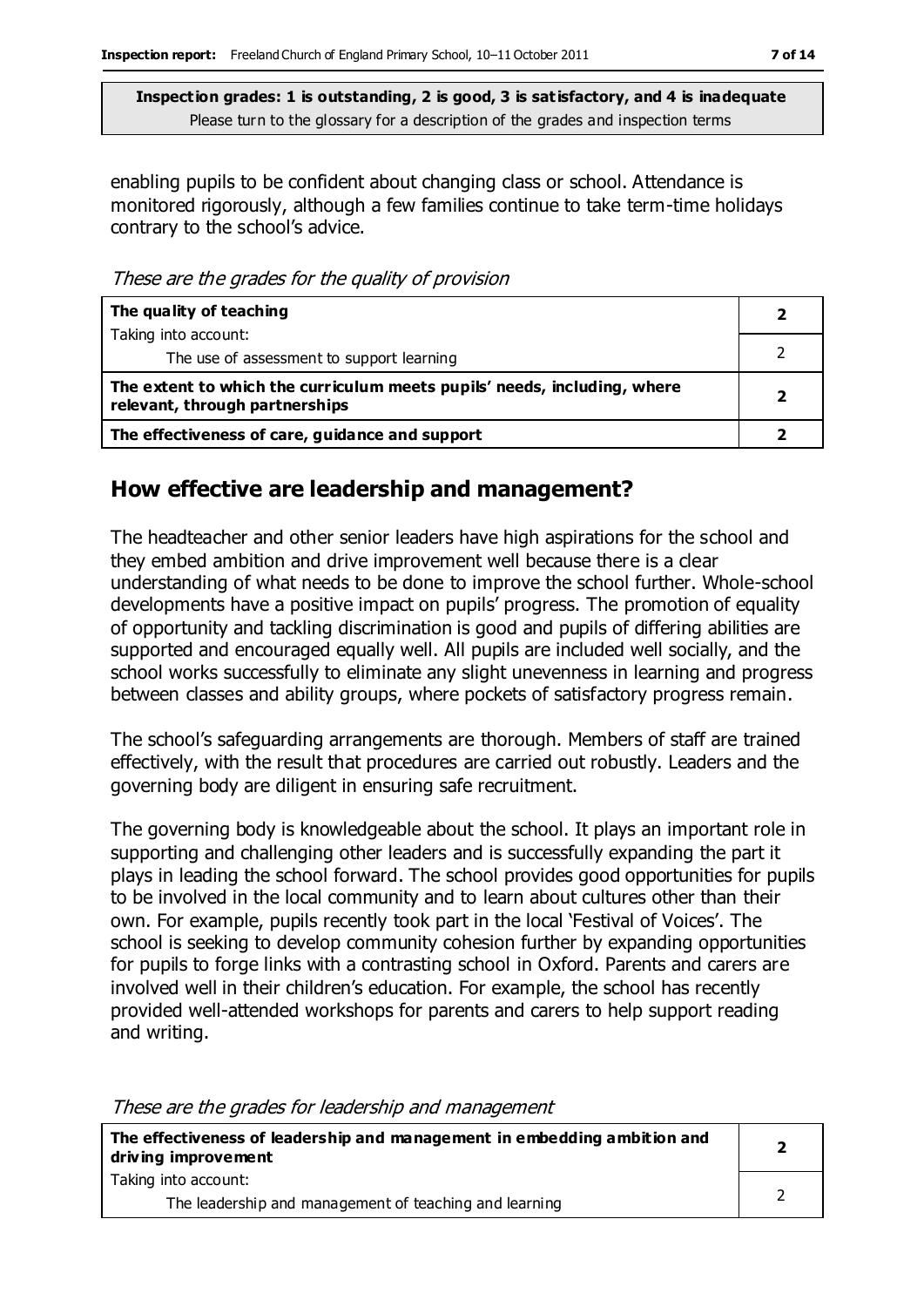| The effectiveness of the governing body in challenging and supporting the<br>school so that weaknesses are tackled decisively and statutory responsibilities<br>met | 2                       |
|---------------------------------------------------------------------------------------------------------------------------------------------------------------------|-------------------------|
| The effectiveness of the school's engagement with parents and carers                                                                                                | 2                       |
| The effectiveness of partnerships in promoting learning and well-being                                                                                              | 2                       |
| The effectiveness with which the school promotes equality of opportunity and<br>tackles discrimination                                                              | 2                       |
| The effectiveness of safeguarding procedures                                                                                                                        | $\overline{\mathbf{2}}$ |
| The effectiveness with which the school promotes community cohesion                                                                                                 | $\overline{\mathbf{2}}$ |
| The effectiveness with which the school deploys resources to achieve value for<br>money                                                                             | 2                       |

#### **Early Years Foundation Stage**

Children make good progress in the Reception class, especially in personal, social and emotional development and linking sounds and letters. They enter Year 1 with above -average attainment. A wide range of activities is made available indoors and outside, and children enjoy working with each other and members of staff. For example, during the inspection, children enjoyed looking after each other in the role play hospital and creating a fantasy about a treasure island.

A welcoming atmosphere and strong links with parents and carers enable children to settle into school life swiftly and to establish good relationships with each other and their teachers. Clear routines and good questioning help children to become confident, happy and keen to learn. Children enjoy talking about what they are doing, learn quickly and behave sensibly. Sensitive support is provided for children's social and emotional needs. There are good arrangements for assessing learning and 'learning journeys' provide valuable information on how children are progressing. Children make choices about what they are going to do, although some outdoor activities do not extend their learning fully. Leaders have good plans for improvement and are working with the onsite private pre-school to maximise the use of resources and to ensure that children always build on what they have learnt before. Recent improvements in the way children learn about the sounds letters make have a good impact on children's progress in communication, language and literacy.

| Overall effectiveness of the Early Years Foundation Stage                             |  |
|---------------------------------------------------------------------------------------|--|
| Taking into account:<br>Outcomes for children in the Early Years Foundation Stage     |  |
| The quality of provision in the Early Years Foundation Stage                          |  |
| The effectiveness of leadership and management of the Early Years Foundation<br>Stage |  |

These are the grades for the Early Years Foundation Stage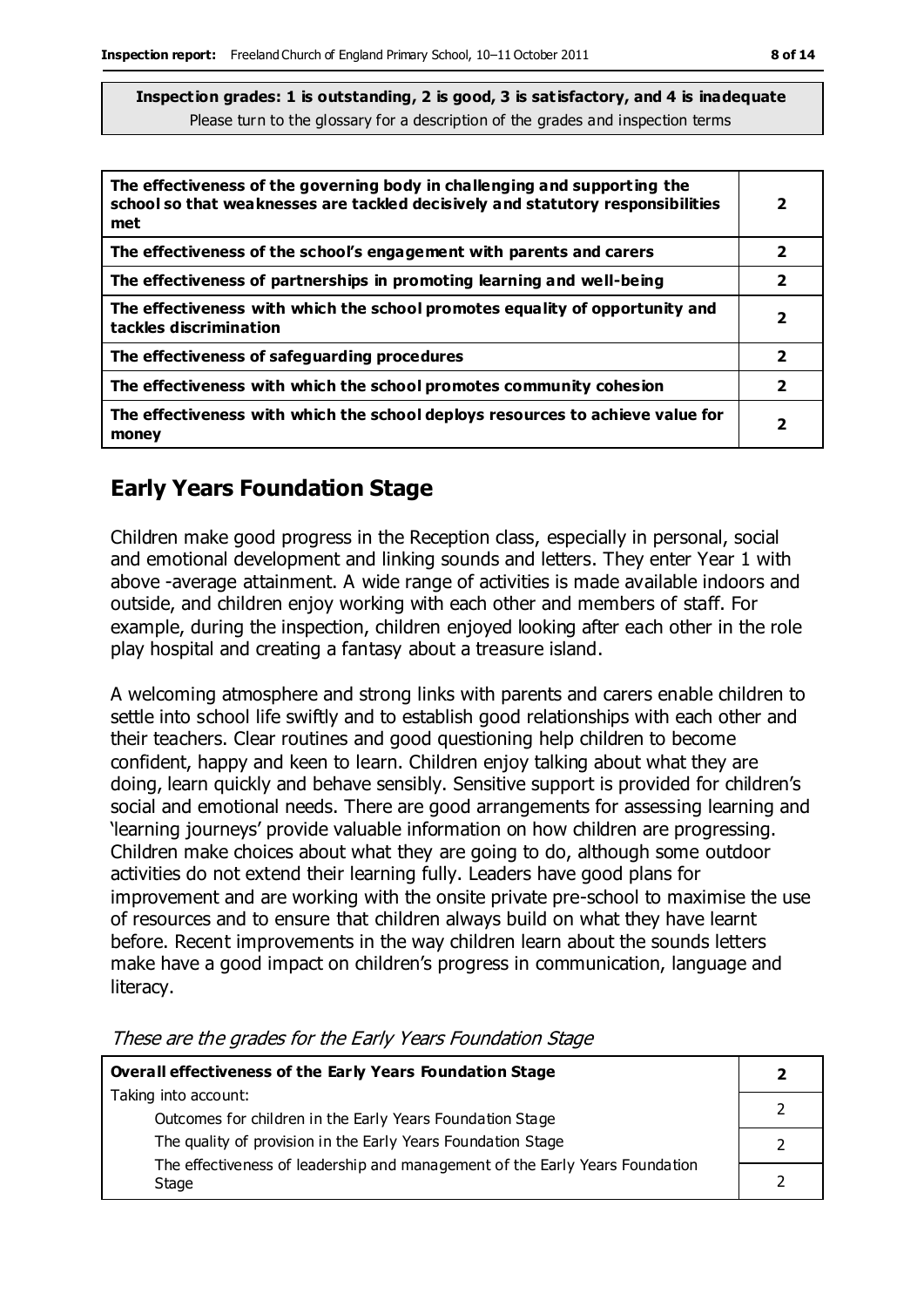#### **Views of parents and carers**

There was an above-average response to the inspection questionnaire and most parents and carers are positive about all aspects of the school. They are particularly pleased with teaching and the way their children are prepared for the future. Inspection findings confirm that these aspects of the school's work are good. A few parents and carers disagreed that the school deals with their concerns and suggestions or manages unacceptable behaviour well. Inspection findings show that the school responds to concerns and suggestions appropriately and that no unacceptable behaviour was observed. The school operates an open door policy for parents and carers by seeking their views through questionnaires and making appropriate changes in the light of their views.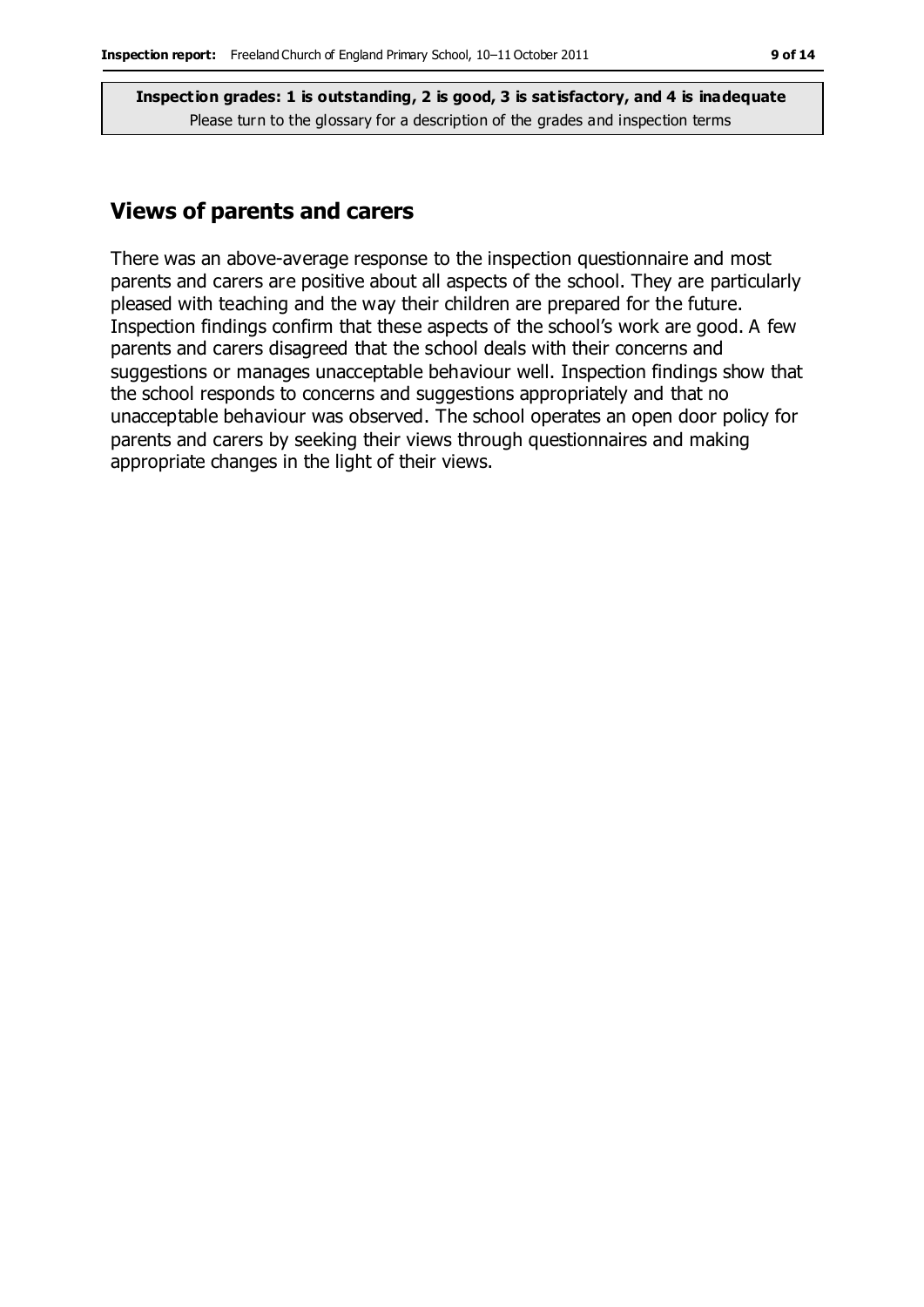#### **Responses from parents and carers to Ofsted's questionnaire**

Ofsted invited all the registered parents and carers of pupils registered at Freeland Church of England Primary School to complete a questionnaire about their views of the school.

In the questionnaire, parents and carers were asked to record how strongly they agreed with 13 statements about the school.

The inspection team received 80 completed questionnaires by the end of the on-site inspection. In total, there are 142 pupils registered at the school.

| <b>Statements</b>                                                                                                                                                                                                                                       | <b>Strongly</b><br>agree |                         | <b>Agree</b> |               | <b>Disagree</b> |                | <b>Strongly</b><br>disagree |                |
|---------------------------------------------------------------------------------------------------------------------------------------------------------------------------------------------------------------------------------------------------------|--------------------------|-------------------------|--------------|---------------|-----------------|----------------|-----------------------------|----------------|
|                                                                                                                                                                                                                                                         | <b>Total</b>             | $\mathbf{O}/\mathbf{o}$ | <b>Total</b> | $\frac{1}{2}$ | <b>Total</b>    | $\frac{1}{2}$  | <b>Total</b>                | $\frac{1}{2}$  |
| My child enjoys school                                                                                                                                                                                                                                  | 38                       | 48                      | 37           | 46            | 4               | 5              | 1                           | $\mathbf{1}$   |
| The school keeps my child<br>safe                                                                                                                                                                                                                       | 39                       | 49                      | 33           | 41            | 8               | 10             | $\mathbf 0$                 | $\mathbf 0$    |
| The school informs me about<br>my child's progress                                                                                                                                                                                                      | 30                       | 38                      | 40           | 50            | 10              | 13             | $\mathbf 0$                 | $\mathbf 0$    |
| My child is making enough<br>progress at this school                                                                                                                                                                                                    | 29                       | 36                      | 39           | 49            | $\overline{7}$  | 9              | $\mathbf{1}$                | $\mathbf{1}$   |
| The teaching is good at this<br>school                                                                                                                                                                                                                  | 44                       | 55                      | 34           | 43            | $\mathbf{1}$    | $\mathbf{1}$   | $\mathbf 0$                 | $\mathbf 0$    |
| The school helps me to<br>support my child's learning                                                                                                                                                                                                   | 33                       | 41                      | 39           | 49            | 8               | 10             | $\Omega$                    | $\mathbf 0$    |
| The school helps my child to<br>have a healthy lifestyle                                                                                                                                                                                                | 42                       | 53                      | 34           | 43            | $\overline{2}$  | $\overline{3}$ | $\overline{2}$              | 3              |
| The school makes sure that<br>my child is well prepared for<br>the future (for example<br>changing year group,<br>changing school, and for<br>children who are finishing<br>school, entering further or<br>higher education, or entering<br>employment) | 43                       | 54                      | 31           | 39            | $\mathbf{1}$    | $\mathbf{1}$   | $\mathbf{0}$                | $\mathbf 0$    |
| The school meets my child's<br>particular needs                                                                                                                                                                                                         | 34                       | 43                      | 32           | 40            | 7               | 9              | 3                           | $\overline{4}$ |
| The school deals effectively<br>with unacceptable behaviour                                                                                                                                                                                             | 28                       | 35                      | 33           | 41            | 8               | 10             | $\overline{7}$              | 9              |
| The school takes account of<br>my suggestions and<br>concerns                                                                                                                                                                                           | 28                       | 35                      | 33           | 41            | 8               | 10             | 5                           | 6              |
| The school is led and<br>managed effectively                                                                                                                                                                                                            | 39                       | 49                      | 25           | 31            | 6               | 8              | $\overline{4}$              | 5              |
| Overall, I am happy with my<br>child's experience at this<br>school                                                                                                                                                                                     | 38                       | 48                      | 32           | 40            | 7               | 9              | 3                           | 4              |

The table above summarises the responses that parents and carers made to each statement. The percentages indicate the proportion of parents and carers giving that response out of the total number of completed questionnaires. Where one or more parents and carers chose not to answer a particular question, the percentages will not add up to 100%.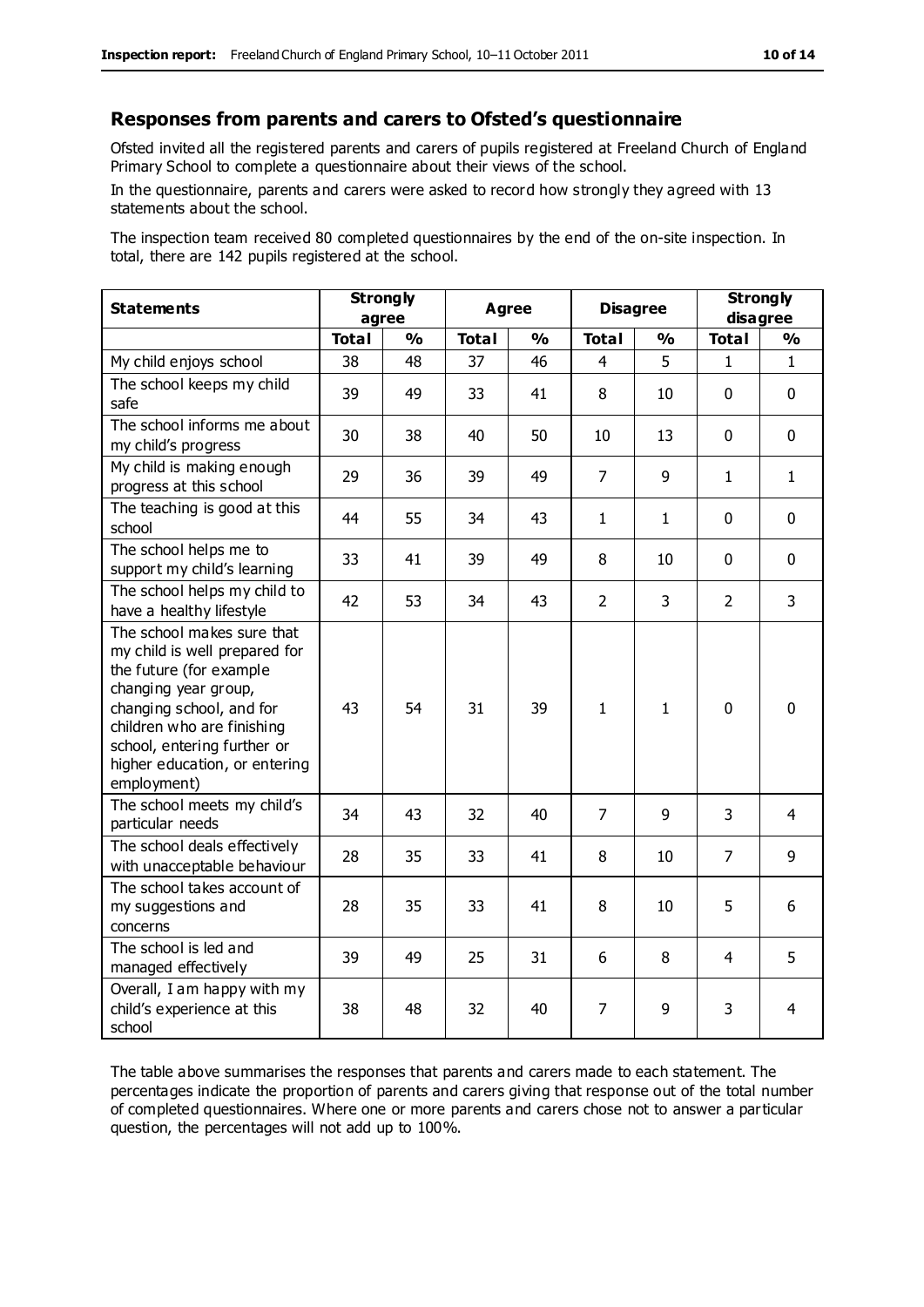## **Glossary**

#### **What inspection judgements mean**

| Grade   | <b>Judgement</b> | <b>Description</b>                                            |
|---------|------------------|---------------------------------------------------------------|
| Grade 1 | Outstanding      | These features are highly effective. An outstanding           |
|         |                  | school provides exceptionally well for all its pupils' needs. |
| Grade 2 | Good             | These are very positive features of a school. A school        |
|         |                  | that is good is serving its pupils well.                      |
| Grade 3 | Satisfactory     | These features are of reasonable quality. A satisfactory      |
|         |                  | school is providing adequately for its pupils.                |
| Grade 4 | Inadequate       | These features are not of an acceptable standard. An          |
|         |                  | inadequate school needs to make significant                   |
|         |                  | improvement in order to meet the needs of its pupils.         |
|         |                  | Ofsted inspectors will make further visits until it           |
|         |                  | improves.                                                     |

#### **Overall effectiveness of schools**

|                       |                    |      | Overall effectiveness judgement (percentage of schools) |                   |
|-----------------------|--------------------|------|---------------------------------------------------------|-------------------|
| <b>Type of school</b> | <b>Outstanding</b> | Good | <b>Satisfactory</b>                                     | <b>Inadequate</b> |
| Nursery schools       | 43                 | 47   |                                                         |                   |
| Primary schools       | h                  | 46   | 42                                                      |                   |
| Secondary             | 14                 | 36   | 41                                                      |                   |
| schools               |                    |      |                                                         |                   |
| Sixth forms           | 15                 | 42   | 41                                                      | 3                 |
| Special schools       | 30                 | 48   | 19                                                      |                   |
| Pupil referral        | 14                 | 50   | 31                                                      |                   |
| units                 |                    |      |                                                         |                   |
| All schools           | 10                 | 44   | 39                                                      |                   |

New school inspection arrangements were introduced on 1 September 2009. This means that inspectors now make some additional judgements that were not made previously.

The data in the table above are for the period 1 September 2010 to 08 April 2011 and are consistent with the latest published official statistics about maintained school inspection outcomes (see www.ofsted.gov.uk).

The sample of schools inspected during 2010/11 was not representative of all schools nationally, as weaker schools are inspected more frequently than good or outstanding schools.

Percentages are rounded and do not always add exactly to 100.

Sixth form figures reflect the judgements made for the overall effectiveness of the sixth form in secondary schools, special schools and pupil referral units.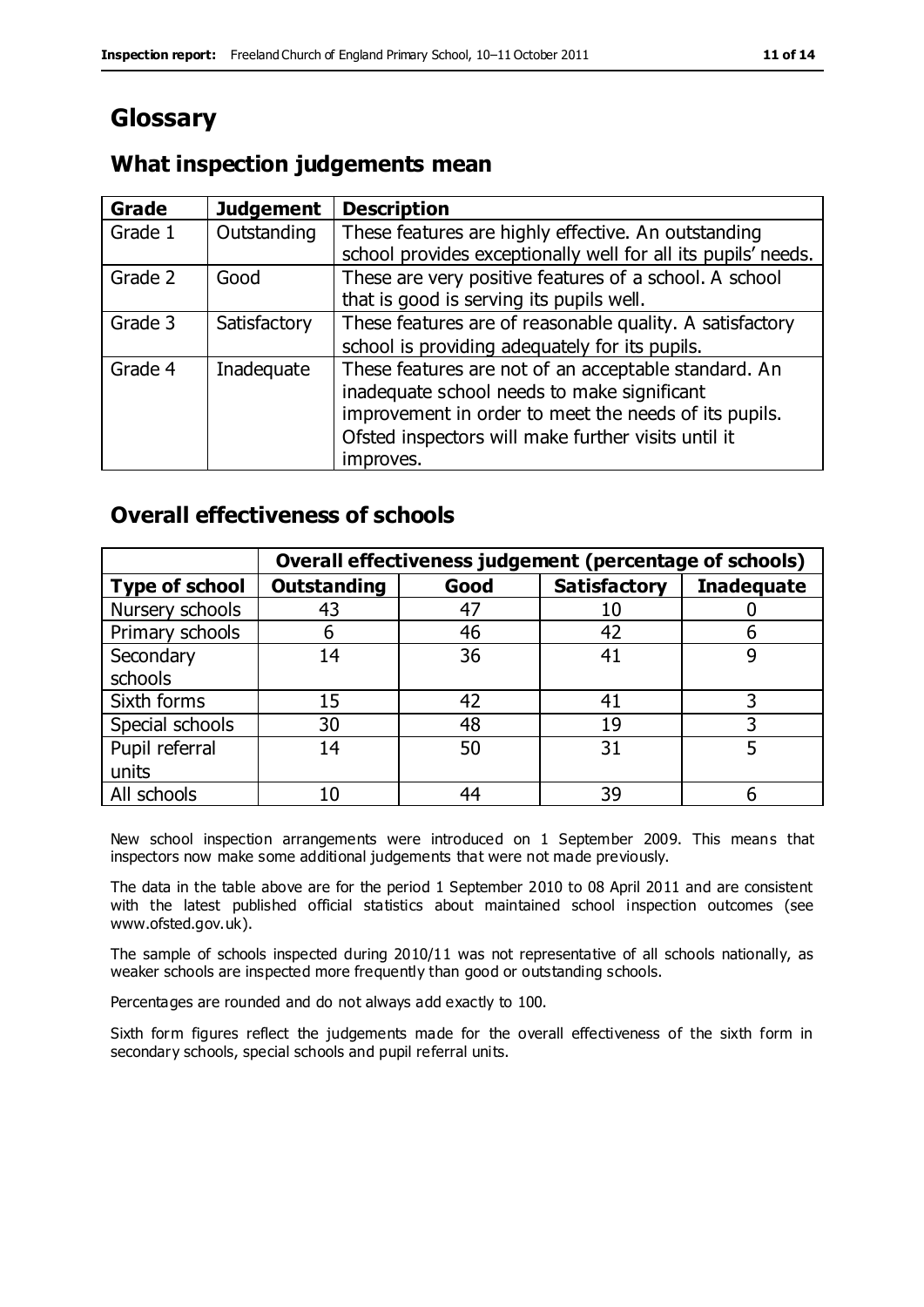# **Common terminology used by inspectors**

| Achievement:                  | the progress and success of a pupil in their<br>learning, development or training.                                                                                                                                                                                                                                           |
|-------------------------------|------------------------------------------------------------------------------------------------------------------------------------------------------------------------------------------------------------------------------------------------------------------------------------------------------------------------------|
| Attainment:                   | the standard of the pupils' work shown by test and<br>examination results and in lessons.                                                                                                                                                                                                                                    |
| Capacity to improve:          | the proven ability of the school to continue<br>improving. Inspectors base this judgement on what<br>the school has accomplished so far and on the<br>quality of its systems to maintain improvement.                                                                                                                        |
| Leadership and management:    | the contribution of all the staff with responsibilities,<br>not just the headteacher, to identifying priorities,<br>directing and motivating staff and running the<br>school.                                                                                                                                                |
| Learning:                     | how well pupils acquire knowledge, develop their<br>understanding, learn and practise skills and are<br>developing their competence as learners.                                                                                                                                                                             |
| <b>Overall effectiveness:</b> | inspectors form a judgement on a school's overall<br>effectiveness based on the findings from their<br>inspection of the school. The following judgements,<br>in particular, influence what the overall<br>effectiveness judgement will be.                                                                                  |
|                               | The school's capacity for sustained<br>×<br>improvement.<br>Outcomes for individuals and groups of<br>п<br>pupils.<br>The quality of teaching.<br>The extent to which the curriculum meets<br>pupils' needs, including, where relevant,<br>through partnerships.<br>The effectiveness of care, guidance and<br>■<br>support. |
| Progress:                     | the rate at which pupils are learning in lessons and<br>over longer periods of time. It is often measured<br>by comparing the pupils' attainment at the end of a<br>key stage with their attainment when they started.                                                                                                       |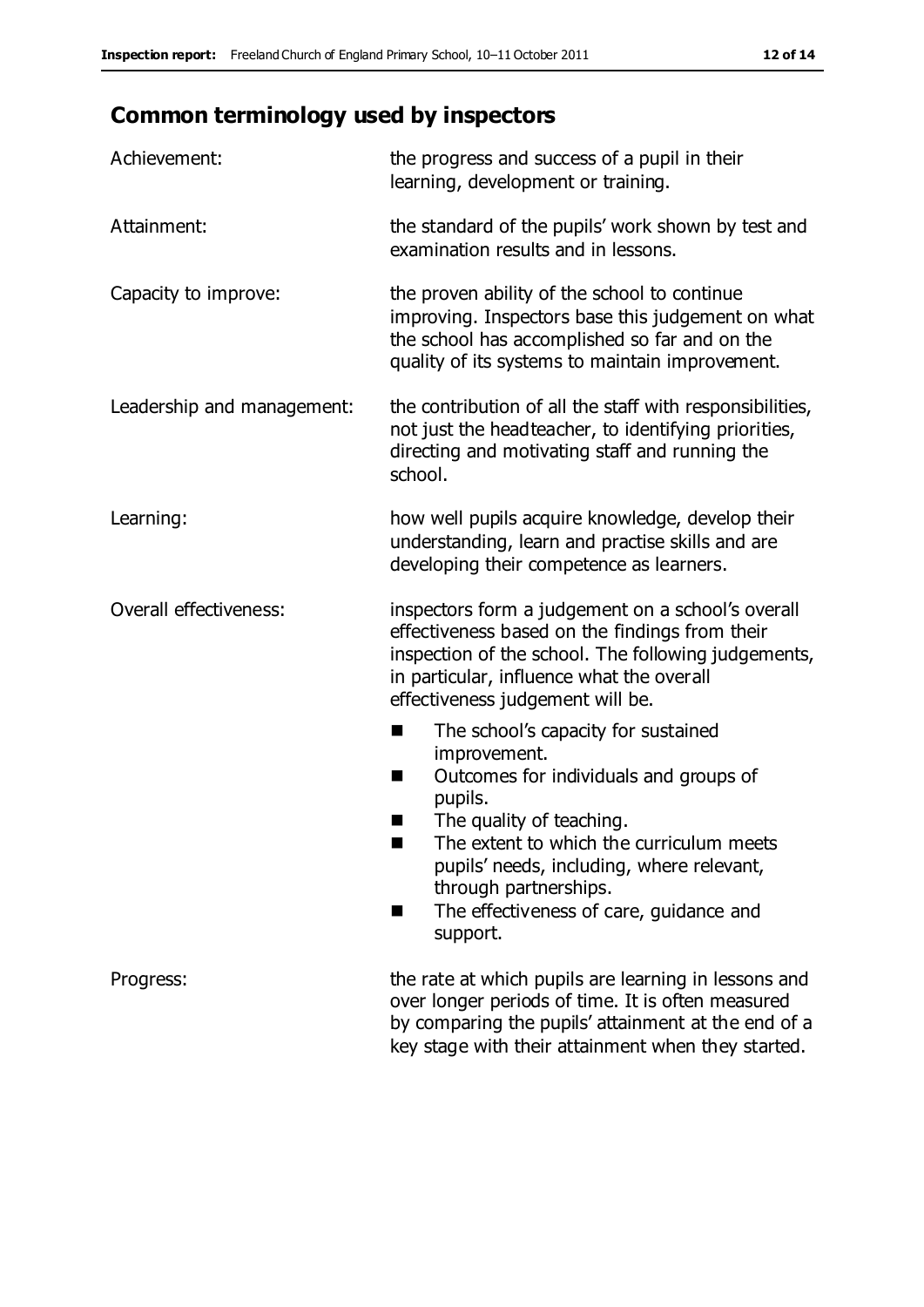#### **This letter is provided for the school, parents and carers to share with their children. It describes Ofsted's main findings from the inspection of their school.**



Dear Pupils

#### **Inspection of Freeland Church of England Primary School, Witney OX29 8HX**

We enjoyed coming to see your friendly school. Thank you for being so helpful during our visit. We are pleased to tell you that your school provides you with a good education.

#### **These are the best things about your school.**

- You enjoy school and make good progress, especially in learning to read.
- You behave well and are exceptionally good at taking responsibilities in school and the local area.
- We agree with you when you say that teachers look after you really well.
- The headteacher and other leaders do a good job and know what needs to be done to make your school even better.

#### **These are the things we have asked your school to do next to help it improve.**

- Make sure that those of you who find learning easy are always given work that is hard enough for you, especially in writing, and give you more chances to do good quality writing when working in various subjects.
- **E** Ensure that all leaders make sure that you all learn equally quickly in all subjects and classes.

Thank you once again for telling us about your school and letting us see your work. All of you could continue to help your teachers by always doing your best writing.

Yours sincerely

Alison Cartlidge Lead inspector